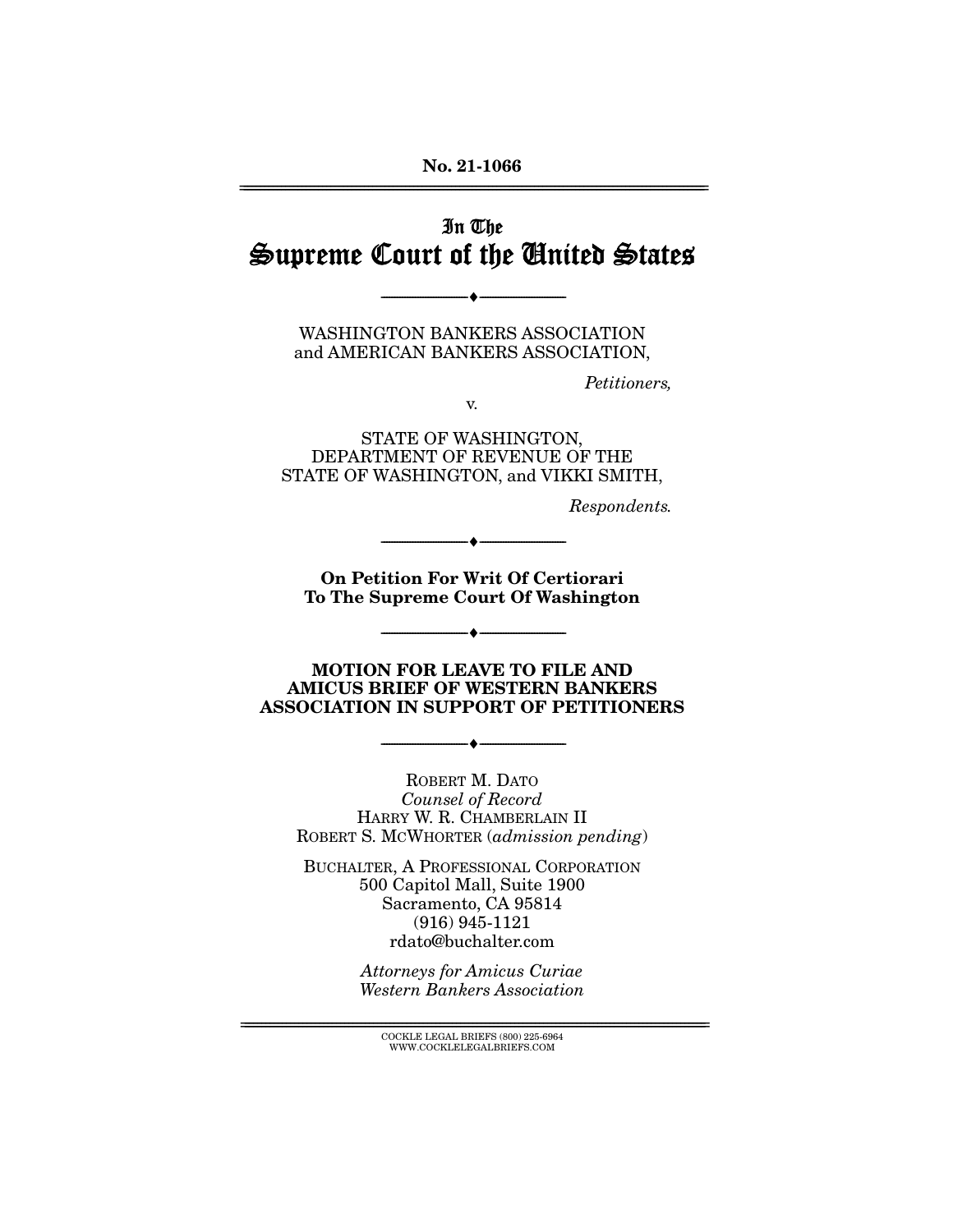## **MOTION FOR LEAVE TO FILE IN SUPPORT OF PETITIONERS IN SUPPORT OF PETITIONERS**

 Western Bankers Association (WBA) hereby moves this Court for leave to file the attached amicus curiae brief in support of petitioners Washington Bankers Association and American Bankers Association.

 WBA's counsel contacted counsel for respondent State of Washington on February 18, 2022, and asked if the State would consent to the filing of WBA's amicus brief. The State did not respond to WBA's request.

 Petitioners have consented to the filing of WBA's amicus brief.

 WBA, a nonprofit association, is one of the largest banking trade associations and regional educational organizations in the United States, with more than 200 years of combined experience serving banks. The California Bankers Association, a division of WBA, has a full time advocacy team dedicated to protecting the interests of WBA members and working for needed legislative, regulatory and legal changes.

 WBA is particularly concerned with the far reaching implications of the Washington Supreme Court's opinion in this case. As will be detailed below, that opinion's focus on the facial neutrality of the surtax at issue here ignores the clear discriminatory effect on out-of-state businesses. For similar reasons, the surtax discriminates against interstate commerce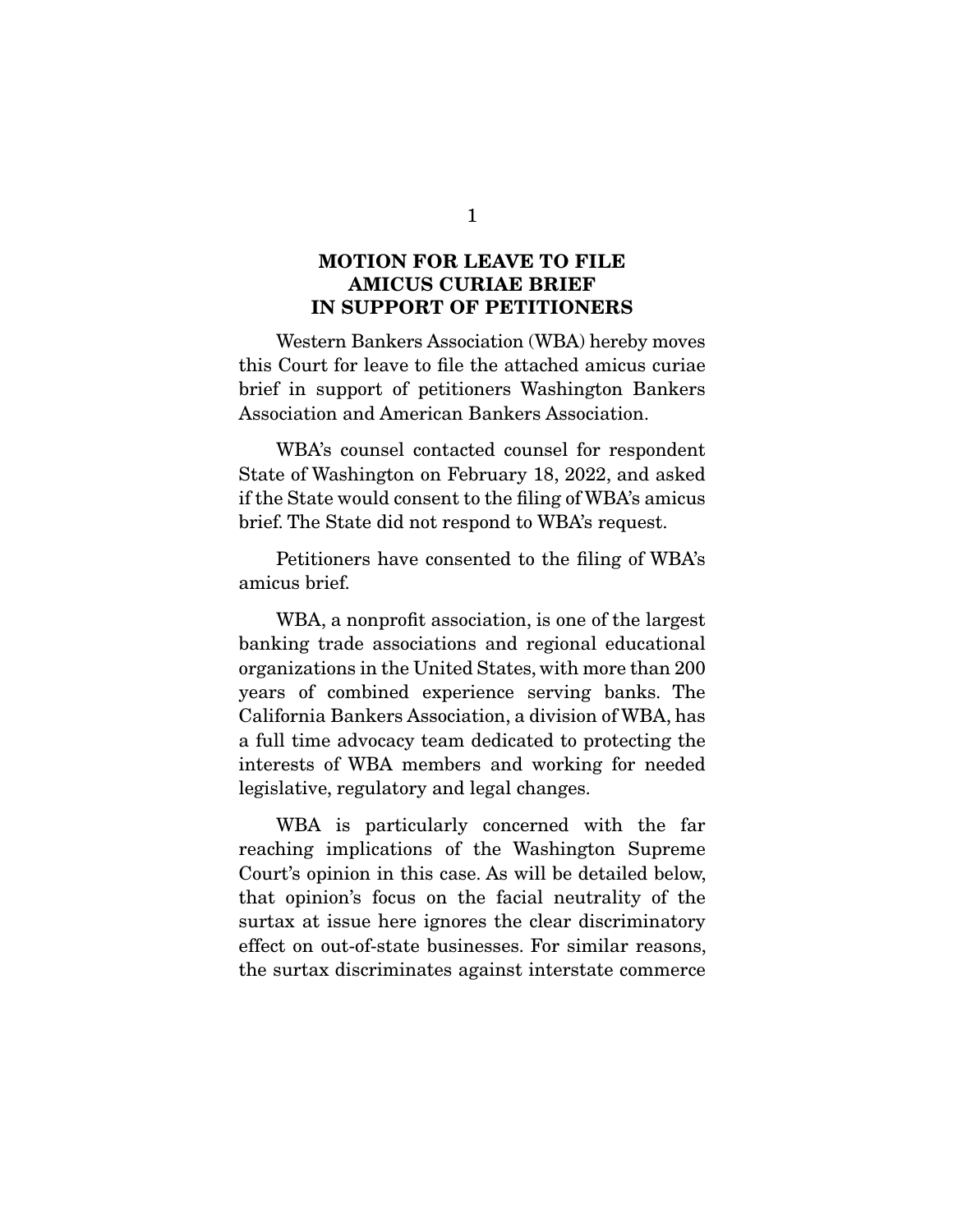because it is triggered solely by ties to out-of-state businesses.

Respectfully submitted,

BUCHALTER, A PROFESSIONAL CORPORATION

ROBERT S. MCWHORTER HARRY W. R. CHAMBERLAIN II ROBERT **M.** DATO

Attorneys for Amicus Curiae Western Bankers Association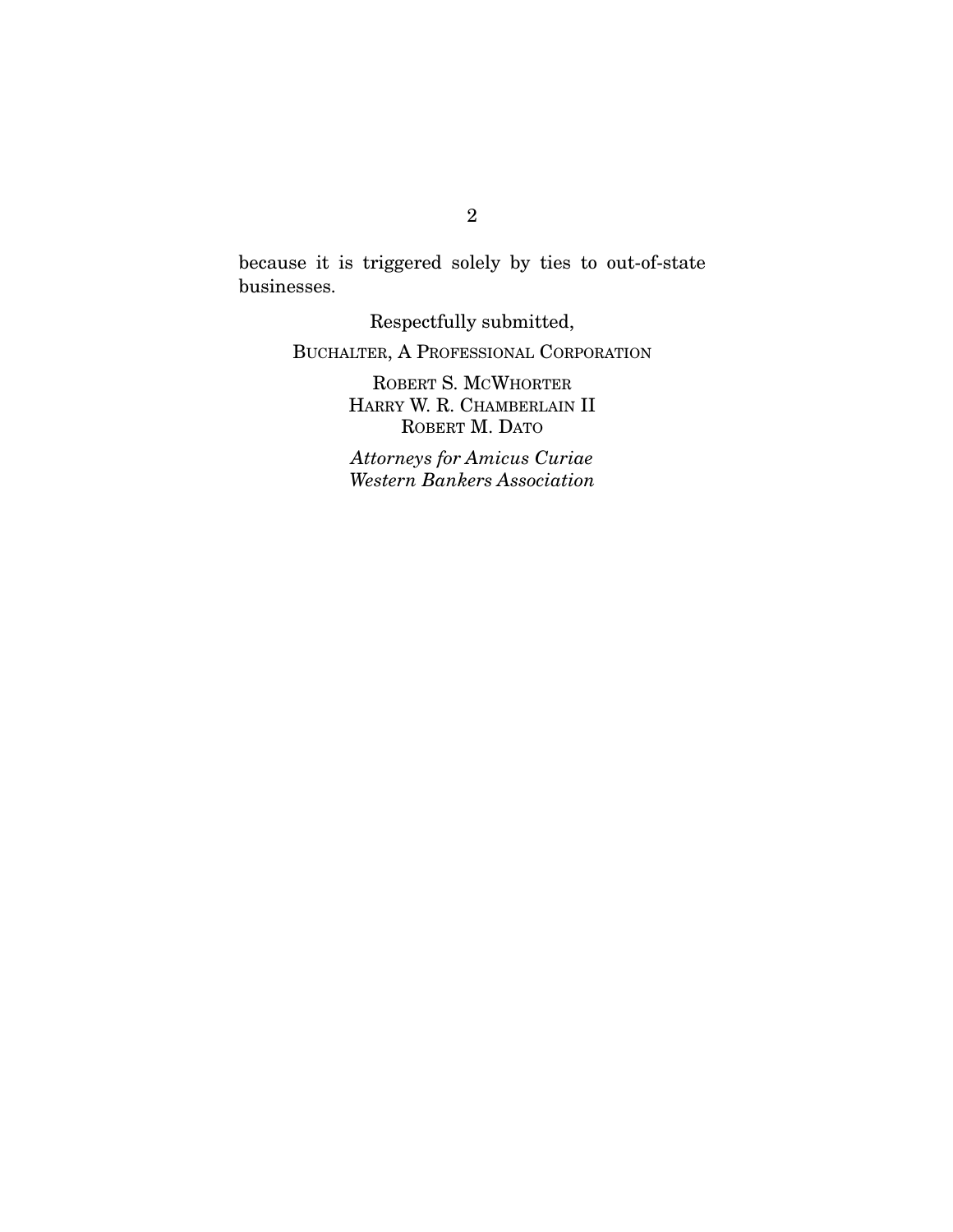## TABLE OF CONTENTS

|                                                                                                                                 | Page           |
|---------------------------------------------------------------------------------------------------------------------------------|----------------|
|                                                                                                                                 | i              |
|                                                                                                                                 | ii             |
| INTEREST OF AMICUS CURIAE                                                                                                       | 1              |
| SUMMARY OF THE ARGUMENT                                                                                                         | $\overline{2}$ |
| REASONS WHY THE PETITION SHOULD BE                                                                                              | 4              |
| I. Certiorari is Required to Determine<br>Whether Washington's Surtax Violates<br>the Dormant Commerce Clause                   | 4              |
| II. This Court's Guidance is Further Needed<br>in Light of Other Opinions That Have Mis-<br>interpreted Dormant Commerce Clause |                |
|                                                                                                                                 | 6              |
|                                                                                                                                 | 8              |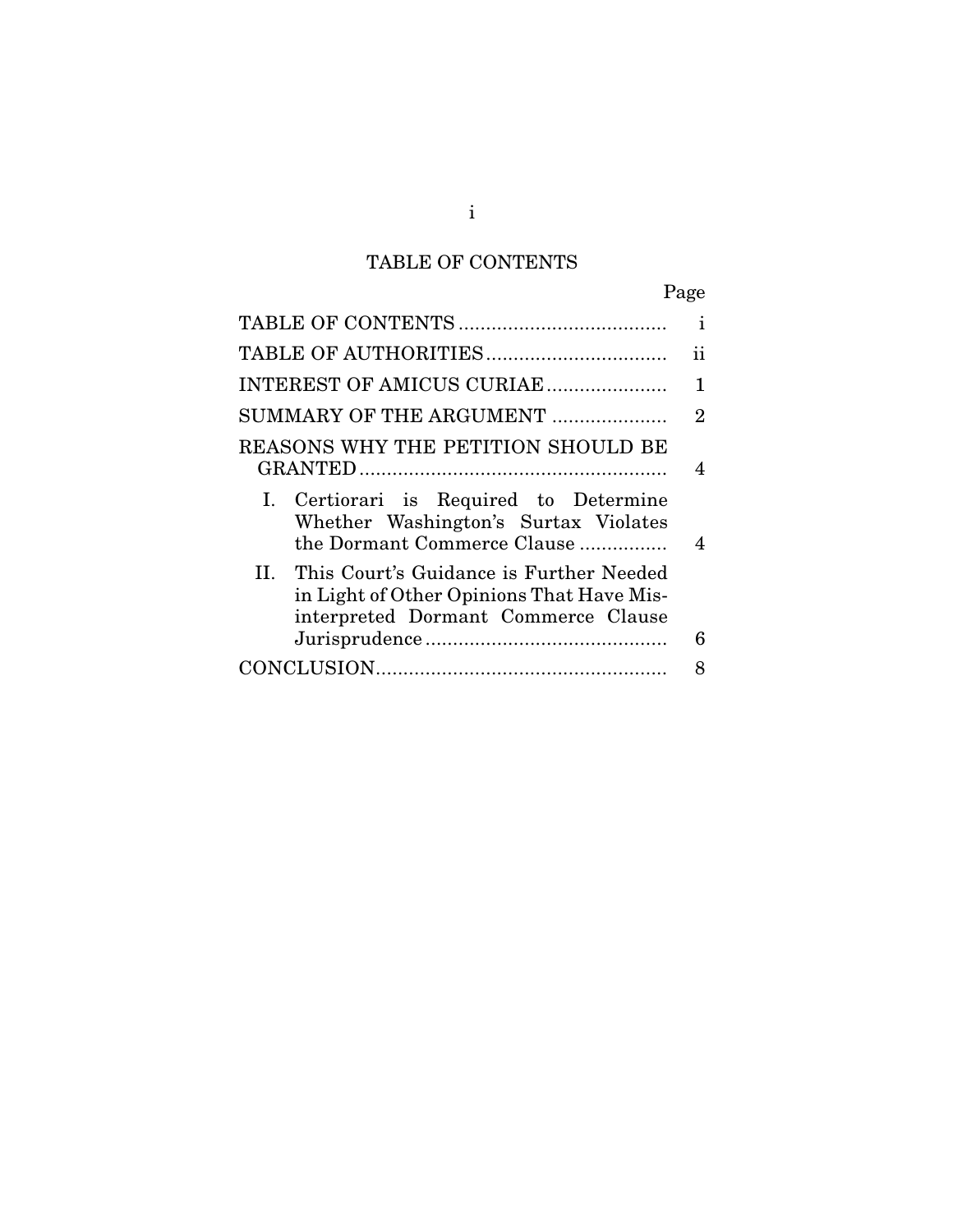## TABLE OF AUTHORITIES

Page

|  | æ<br>U |   |
|--|--------|---|
|  | в.     | ı |

| Baldwin v. G. A. F. Seelig, Inc., 294 U.S. 511                                                        |
|-------------------------------------------------------------------------------------------------------|
| Best & Co. v. Maxwell, 311 U.S. 454 (1940)4                                                           |
| Cachia v. Islamorada, 542 F.3d 839 (11th Cir.                                                         |
| Int'l Franchise Ass'n v. City of Seattle, 803 F.3d<br>389 (9th Cir. 2015), cert. denied, 578 U.S. 959 |
| Island Silver & Spice, Inc. v. Islamorada, 542                                                        |
|                                                                                                       |
| Tenn. Wine & Spirits Retailers Ass'n v. Thomas,                                                       |
| West Lynn Creamery Inc. v. Healy, 512 U.S. 186                                                        |
| <b>CONSTITUTIONAL PROVISIONS</b>                                                                      |
|                                                                                                       |
| <b>STATUTES</b>                                                                                       |
|                                                                                                       |
|                                                                                                       |
|                                                                                                       |

ii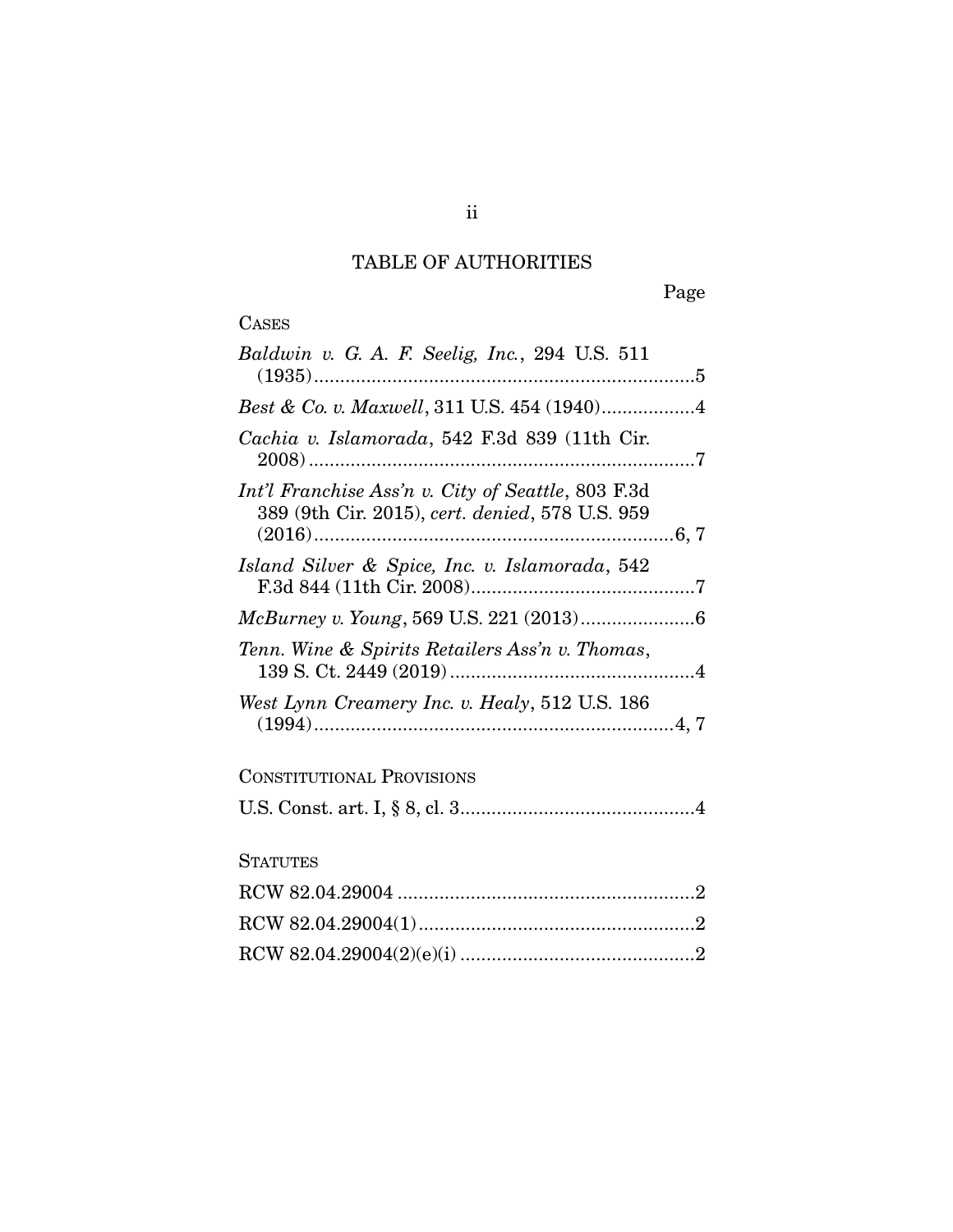#### **INTEREST OF AMICUS CURIAE**<sup>1</sup>

 Western Bankers Association (WBA), a nonprofit association, is one of the largest banking trade associations and regional educational organizations in the United States, with more than 200 years of combined experience serving banks. The California Bankers Association, a division of WBA, has a full time advocacy team dedicated to protecting the interests of WBA members and working for needed legislative, regulatory and legal changes.

 WBA is particularly concerned with the far reaching implications of the Washington Supreme Court's opinion in this case. As will be detailed below, that opinion's focus on the facial neutrality of the surtax at issue here ignores the clear discriminatory effect on out-of-state businesses. For similar reasons, the surtax discriminates against interstate commerce because it is triggered solely by ties to out-of-state businesses.

--------------------------------- ♦ ---------------------------------

<sup>&</sup>lt;sup>1</sup> No counsel for a party authored this brief in whole or in part, and no counsel or party made a monetary contribution intended to fund the preparation or submission of this brief. No person other than amicus curiae, its members, or its counsel made a monetary contribution to its preparation or submission. The parties' counsel of record received timely notice of the intent to file the brief.

WBA's counsel contacted counsel for respondent State of Washington on February 18, 2022, and asked if the State would consent to the filing of WBA's amicus brief. The State did not respond to WBA's request.

Petitioners have consented to the filing of WBA's amicus brief.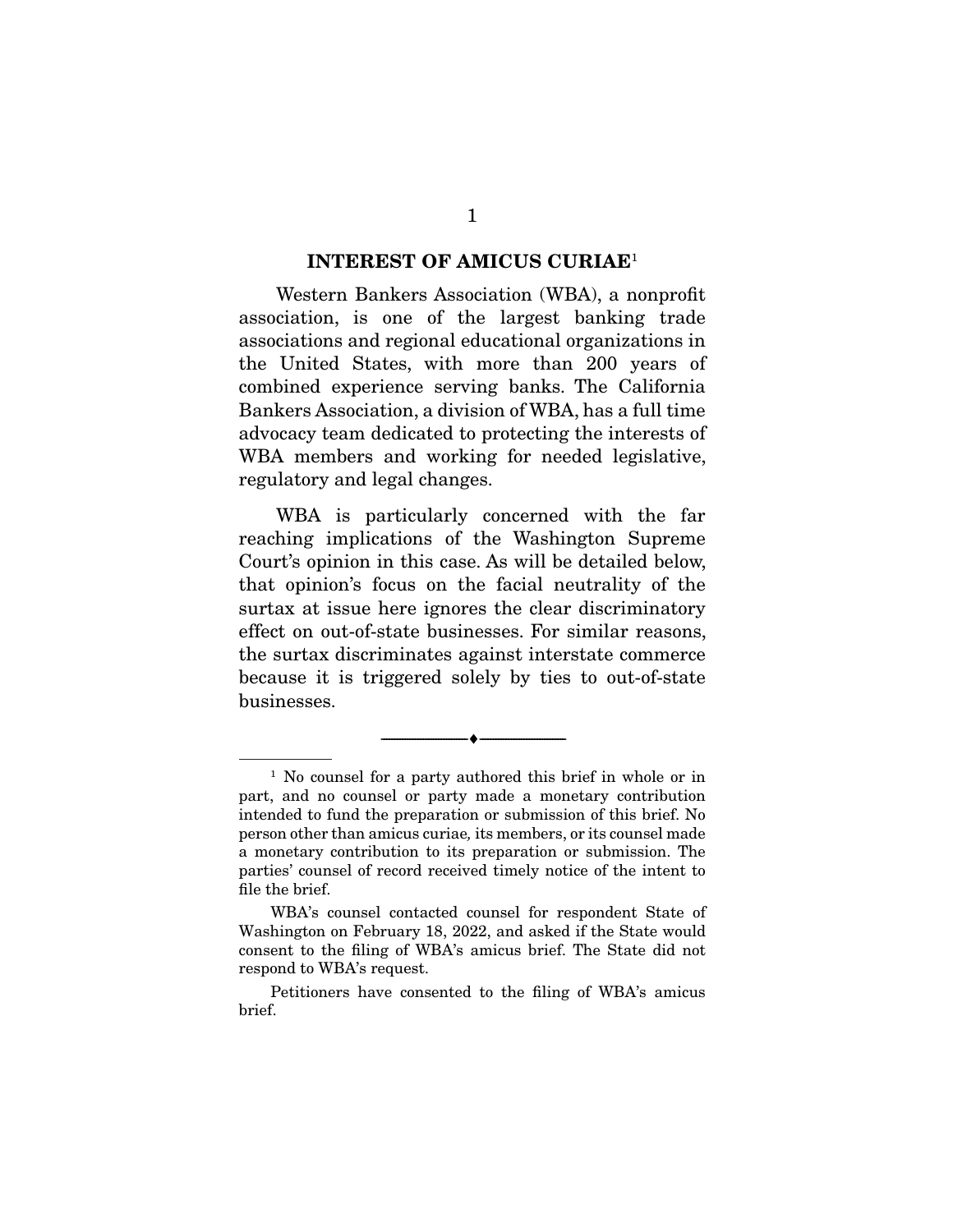# **SUMMARY OF THE ARGUMENT**

 Prior to 2019, financial service businesses operating in the State of Washington were subject to a business and occupation ("B&O") tax of 1.5 percent of the in-state gross income they earned. Pet. App. 3a. That changed with the enactment of a surtax, codified at RCW 82.04.29004. The new statute, enacted to cover a budget shortfall, imposed a surtax of 1.2 percent on the gross in-state income of financial institutions that are "member[s] of a consolidated financial institution group that reported on its consolidated financial statement for the previous calendar year [global] annual net income of at least one billion dollars." Pet. App. 2a; RCW 82.04.29004(1), (2)(e)(i).

 As explained in the petition for a writ of certiorari, the surtax is triggered by the global net income of the financial group; the amount of revenue generated in Washington is irrelevant. The State conceded below that comments of the bill's sponsor appear to show a legislative intent "to promote 'local banks' at the expense of banks operating in interstate commerce." Clerk's Papers ("CP") 254; Petn. at 5-6; see also CP 223, 225. Despite the request of a bipartisan group of legislators to veto the bill, the Governor signed it into law. Petn. at 6-7.

 Petitioners brought a declaratory judgment action in state court, arguing that (1) the surtax discriminates against out-of-state banks, which bear the overwhelming brunt of the surtax, and (2) the surtax discriminates against interstate commerce. The trial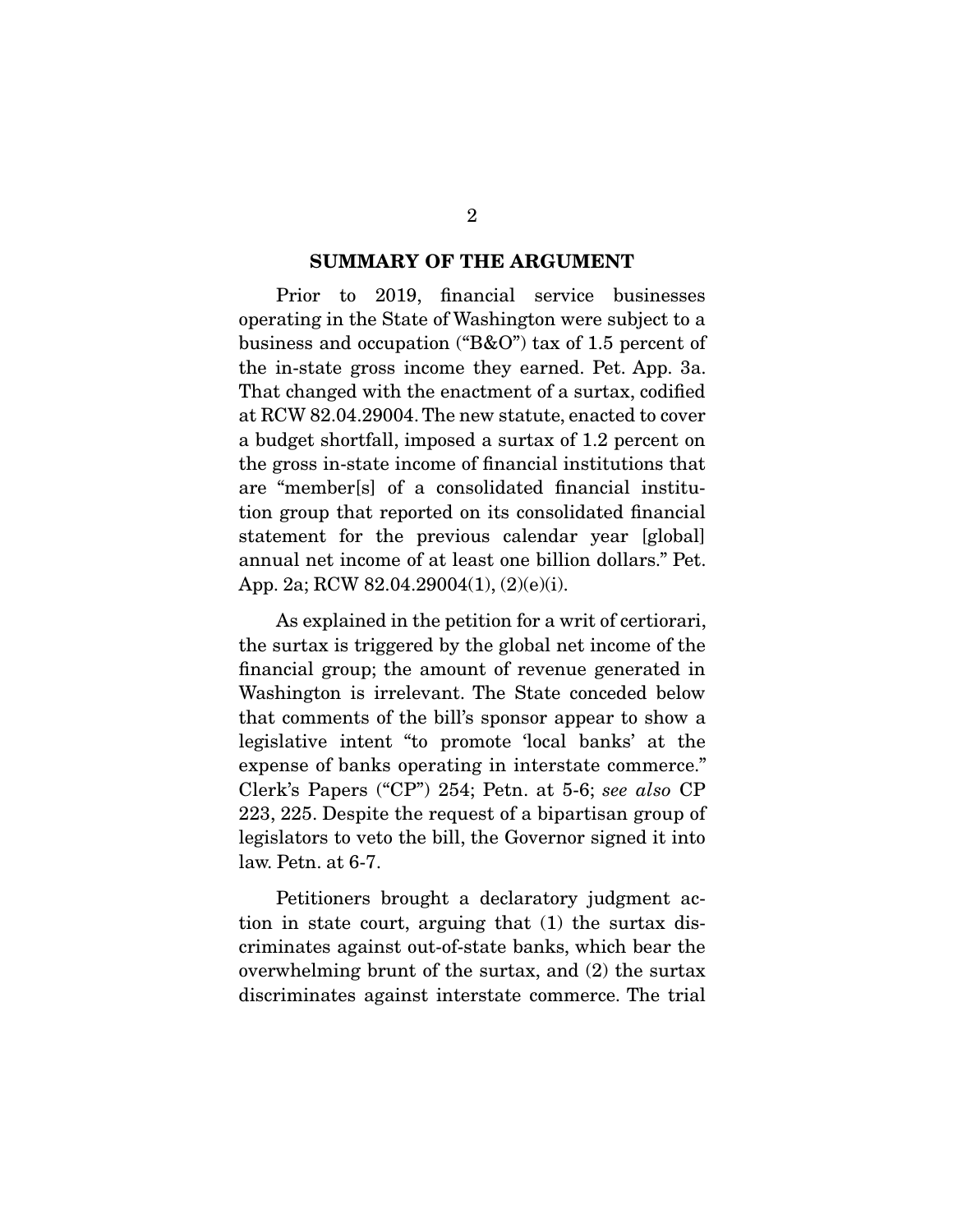court held that although the surtax is facially neutral, it is unenforceable "because it discriminates in effect and in purpose against interstate commerce in violation of the dormant Commerce Clause." Pet. App. 55a.

 In a direct appeal, the Washington Supreme Court reversed. The court held that the surtax does not discriminate against interstate commerce because it "applies to any financial institution meeting [the \$1 billion] threshold regardless of whether it is physically located in Washington, and it is apportioned to income from Washington business activity." Pet. App. 2a. The court held it was "of no moment" that the tax "is borne primarily by out-of-state institutions." Pet. App. 14a; see also Pet. App. 11a. The court acknowledged that the surtax burdens interstate commerce by increasing the costs on out-of-state banks doing interstate business, but believed that a law must also "prohibit. I the flow of interstate goods and distinguish[ ] between in- and out-of-state companies in the retail market" in order to violate the Commerce Clause. Pet. App. 15a-16a.

 The Washington Supreme Court's opinion is contrary to the Dormant Commerce Clause jurisprudence of this Court. The opinion below provides a blueprint for how other states can target out-of-state businesses to close budget shortfalls at the expense of interstate commerce. This is exactly the type of "economic protectionism" that the Commerce Clause is designed to prevent.

--------------------------------- ♦ ---------------------------------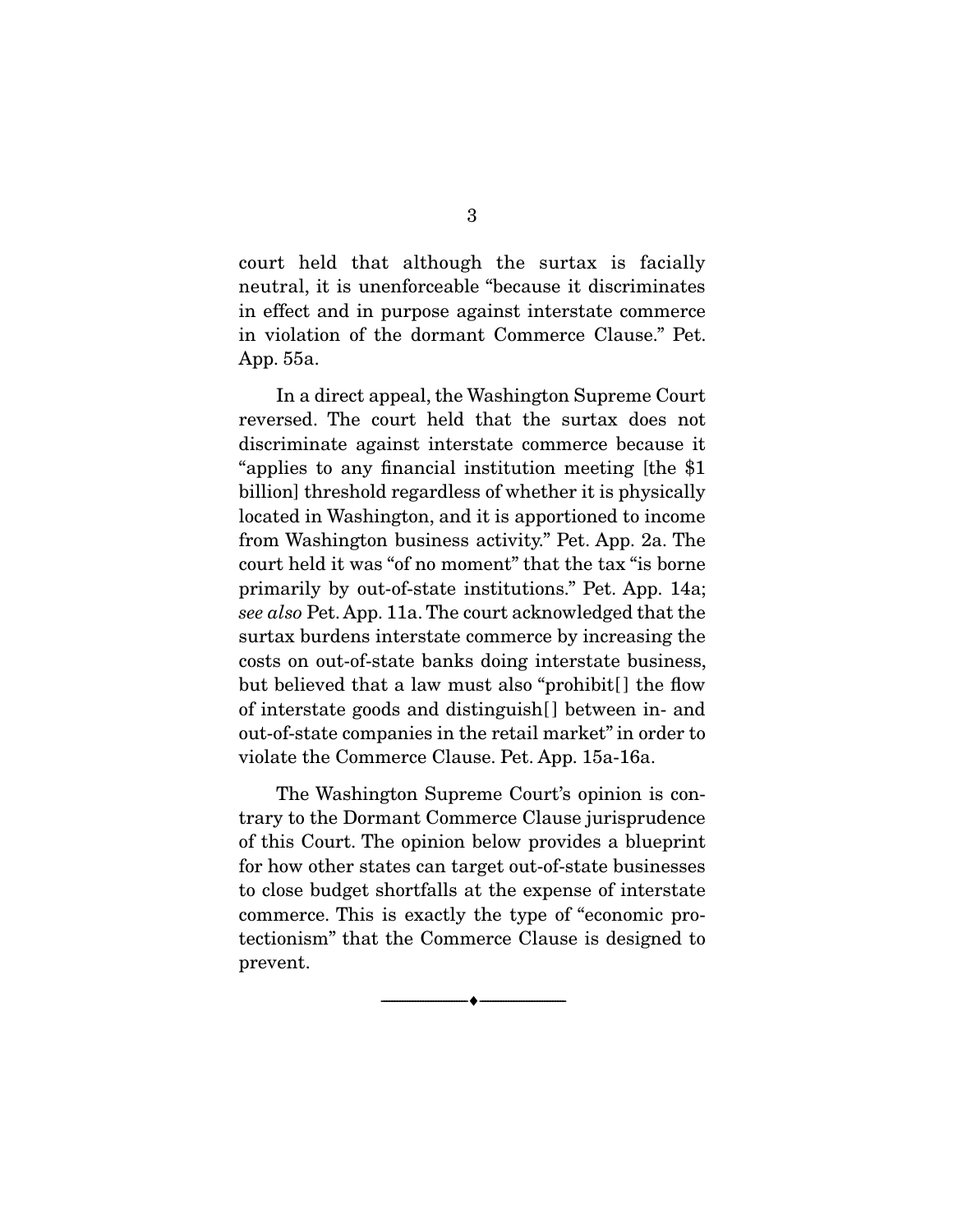# **REASONS WHY THE PETITION SHOULD BE GRANTED**

## **Certiorari is Required to Determine Whether Commerce Clause. Commerce Clause.**

 The Commerce Clause (Art. I, § 8, cl. 3 of the U.S. Const.) gives Congress the power "to regulate commerce with foreign nations, and among the several states, . . . " The "Dormant Commerce Clause" (or negative Commerce Clause) refers to the implicit prohibition against states passing legislation that discriminates against or excessively burdens interstate commerce. Tenn. Wine & Spirits Retailers Ass'n v. Thomas, 139 S. Ct. 2449, 2459 (2019). For example, in West Lynn Creamery Inc. v. Healy, 512 U.S. 186 (1994), this Court invalidated a Massachusetts tax on milk products because the tax discriminated against non-Massachusetts dairy companies. " 'The commerce clause forbids discrimination, whether forthright or ingenious. In each case it is our duty to determine whether the statute under attack, whatever its name may be, will in its practical operation work discrimination against interstate commerce.'" Id. at 201 (quoting Best & Co. v. Maxwell, 311 U.S. 454, 455-456  $(1940)$ .

 This Court should determine whether "the practical application" of Washington's surtax discriminates against interstate commerce. Amicus curiae contends it clearly does so. Although the surtax is assessed only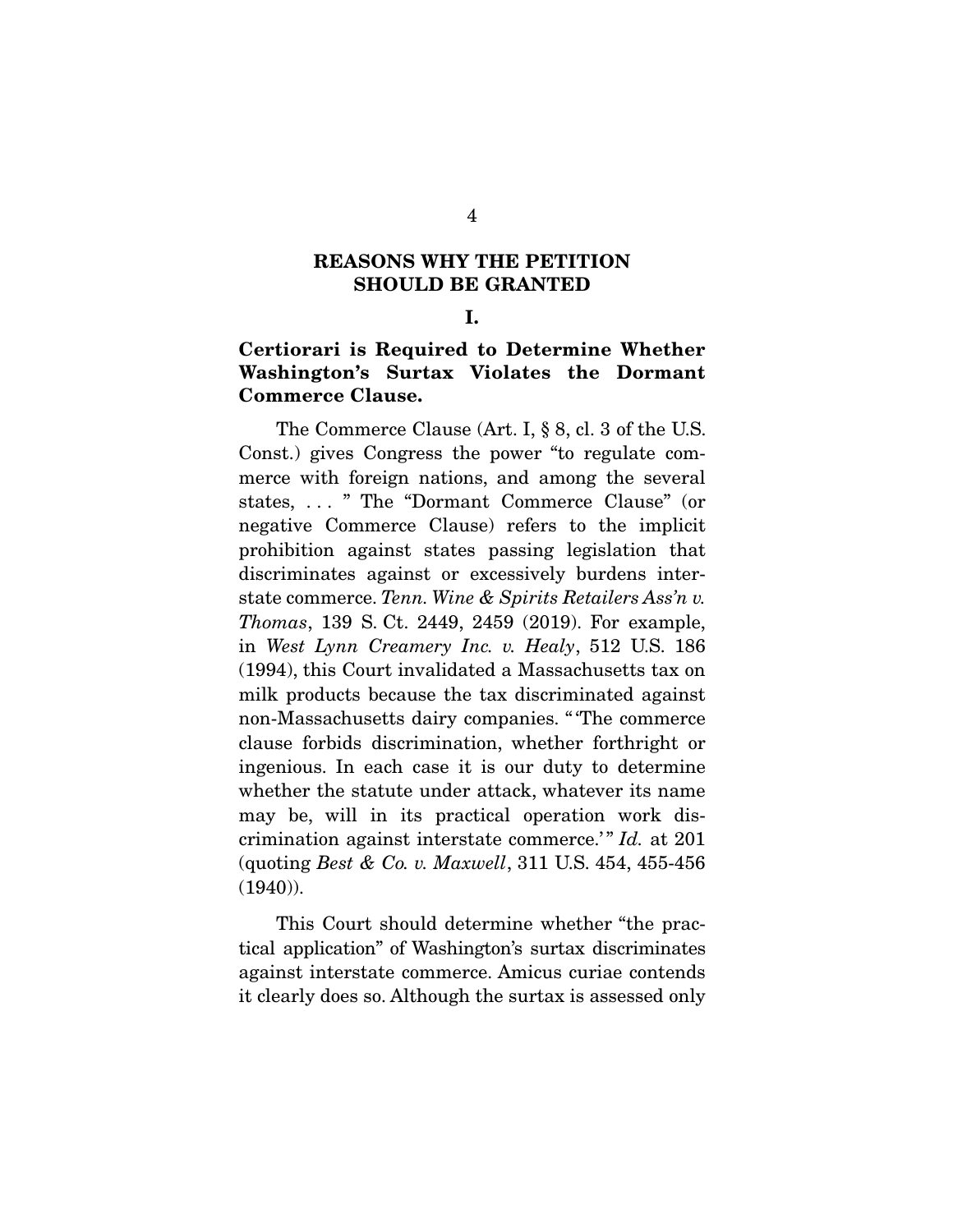on in-state earnings, it is triggered solely on an entity's earnings and those of all related affiliates located anywhere in the world. Not surprisingly, a whopping 98 percent of the surtax payers are based out of state, and all must pay the surtax because they are affiliated with interstate banking networks. The end result: the surtax nearly doubles the state tax burden on affected out-of-state financial institutions when compared to in-state competitors.

 While the Washington Supreme Court's decision works a grave injustice to out-of-state financial institutions, the implications of the opinion resonate far beyond the confines of this case. The rationale of the decision is not limited to taxation. The opinion offers a blueprint for other states to enact laws targeting interstate commerce. It would apply equally to any law or regulation that imposes higher fees on certain businesses merely because they are connected to national business networks. Given that state legislatures often seek ways to shift their tax burdens to out-of-state interests, this Court's intervention is vital.

 The effect such laws or regulations would have on the national economy is staggering. This Court has long decried the use of provincial economic barriers. See, e.g., Baldwin v. G. A. F. Seelig, Inc., 294 U.S. 511, 527 (1935) (states cannot establish "economic barrier[s] against competition with the products of another state [because they] are an unreasonable clog upon the mobility of commerce"). More recently, this Court phrased the concern in terms of "economic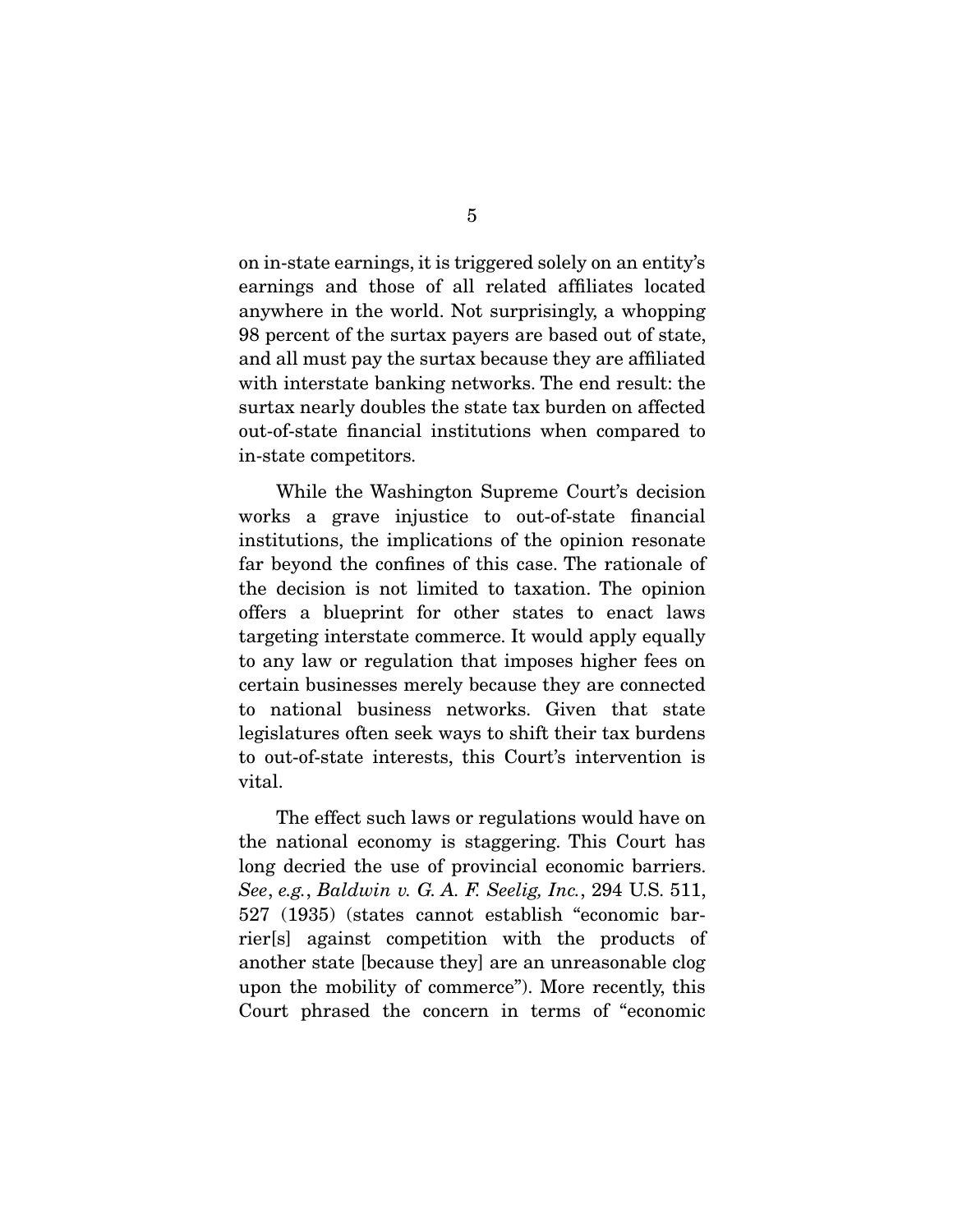protectionism—that is, regulatory measures designed to benefit in-state economic interests by burdening out-of-state competitors." McBurney v. Young, 569 U.S. 221, 235 (2013) (cleaned up). This is precisely the effect of Washington's surtax here.

### II.

### **Light of Other Opinions That Have Misinter-Light of Commerce Clause Jurismy preted Dormant Commerce Clause Jurisprudence.**

 As mentioned in the Petition, the Washington Supreme Court is hardly alone in its questionable interpretation of this Court's Dormant Commerce Clause jurisprudence. See Petn. at 16-18, 27-28.

 For example, in Int'l Franchise Ass'n v. City of Seattle, 803 F.3d 389 (9th Cir. 2015), cert. denied, 578 U.S. 959 (2016), a Seattle ordinance imposed a two-tier system to gradually raise the minimum hourly wage to \$15. "Schedule One" was comprised of employers who had 500 or more employees, and the schedule of incremental raises was steep. "Schedule Two" was comprised of employers who had less than 500 employees, and the incremental increases were gradual. For purposes of determining the total number of employees, the ordinance classified franchisees associated with a franchisor or network of franchisees employing more than 500 employees *nationwide* as Schedule One employers, regardless of the number of persons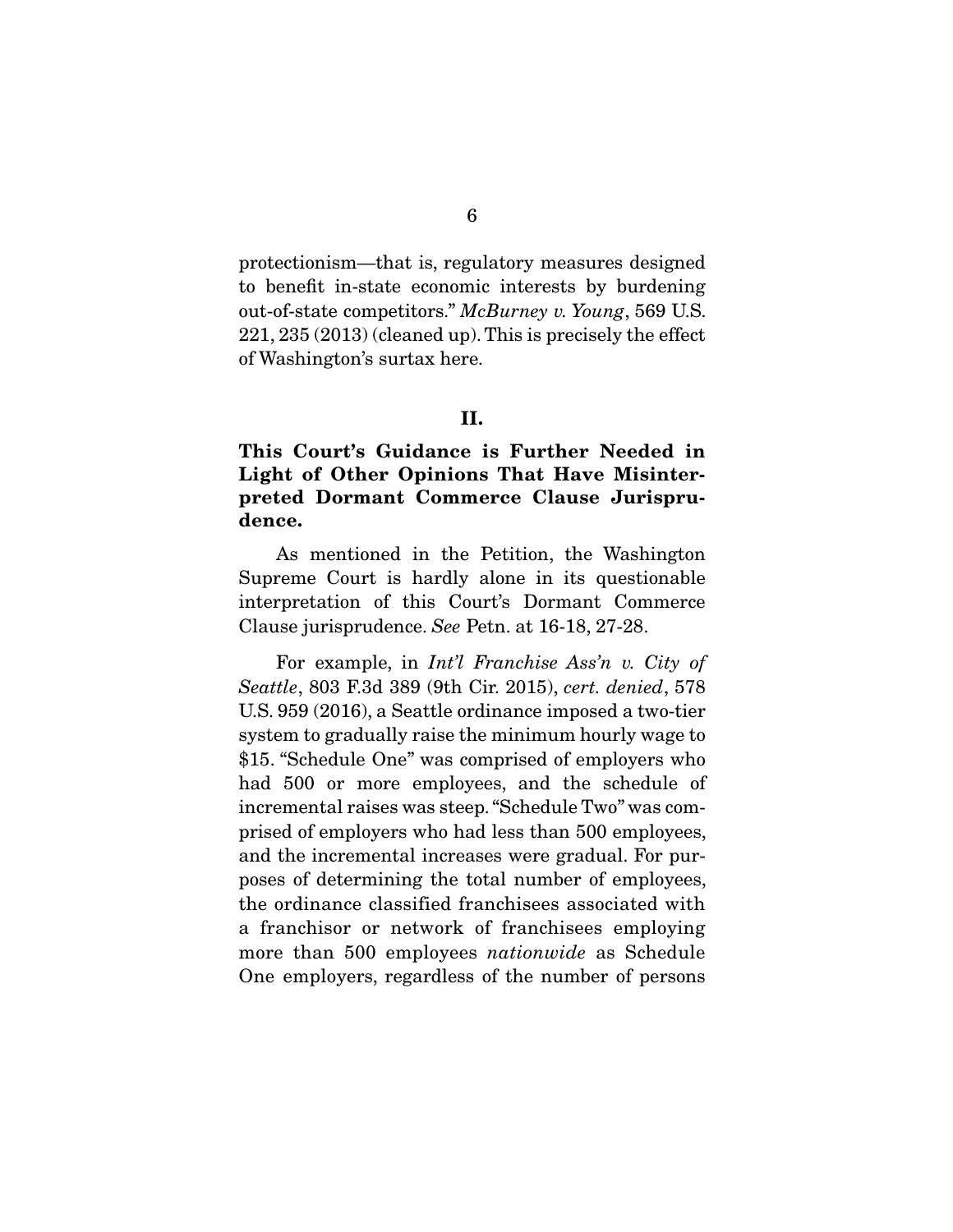employed by the franchisee or the number of persons employed in Seattle. 803 F.3d at 397.

 Plaintiff IFA brought suit, alleging that the franchisee classification violated the Commerce Clause. IFA argued that the ordinance was not "facially neutral" because it discriminated against franchises, which the evidence showed was a characteristic highly correlated with interstate commerce. The Ninth Circuit rejected this argument, holding that a "distinction drawn based on a firm's business model . . . does not constitute facial discrimination against outof-state entities or interstate commerce." Id. at 400. In so holding, the Ninth Circuit attempted to rely on two Eleventh Circuit decisions, Cachia v. Islamorada, 542 F.3d 839, 843 (11th Cir. 2008) and Island Silver & Spice, Inc. v. Islamorada, 542 F.3d 844, 846 (11th Cir. 2008). The holdings of Cachia and Island Silver, however, conflict with *Int'l Franchise* as well as West Lynn. See Petn. at 12. Contrary to  $Int'l$  Franchise, courts should assess the "practical operation" of the statute to determine discrimination against interstate commerce. See West Lynn, 512 U.S. at 201.

 The Ninth Circuit further held that "the ordinance does not have the effect of discriminating against interstate commerce." 803 F.3d at 406. According to the Int'l Franchise court, "IFA does not demonstrate how a wage requirement imposed on in-state franchisees affects interstate commerce. . . . [I]n-state franchisees are burdened, not the wheels of interstate commerce." Id. This myopic focus on in-state activity turns a blind eye to the practical effect a local provision can have on